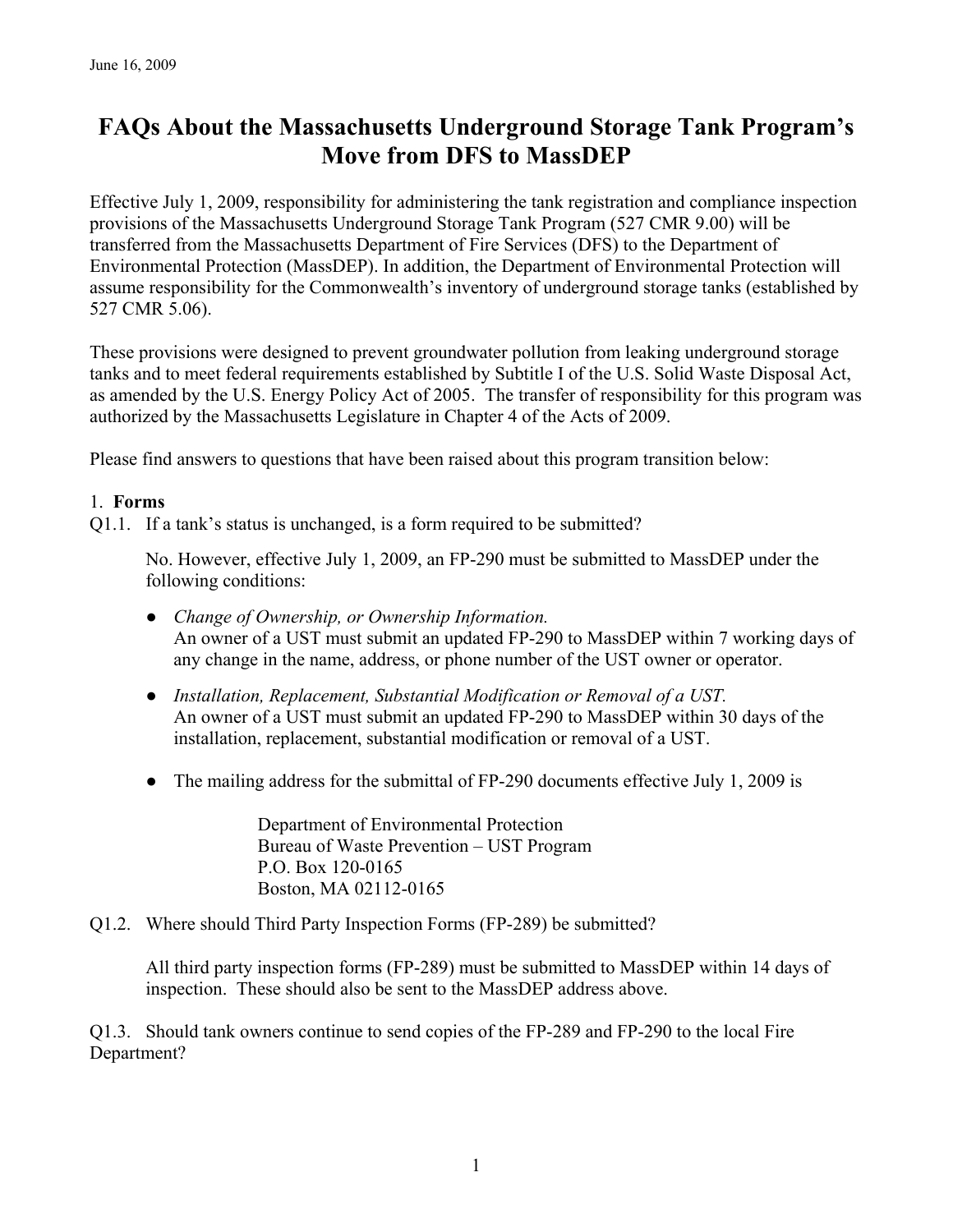Yes. Copies of all FP-289 and FP-290 forms and any supporting documents must continue to be sent to the Fire Department in the city or town in which the UST is located.

Q1.4. If MassDEP is taking over the Commonwealth's inventory of underground storage tanks, why won't FP-1 Forms (Notice of Change of Information) be submitted to Mass DEP after July 1, 2009, rather than DFS?

The FP-1 Notice of Change of Information is applicable to a range of regulations implemented by DFS that are not related to USTs, and therefore should not be used for USTs. An FP-290 should be used to document changes in information about USTs.

Q1.5. Permits for new tanks are currently issued by local Fire Departments. Will state approval also be required?

The permit review and approval process for new UST installations will continue to be administered by local Fire Departments, as in the past. Any questions concerning local review and approval of a UST should be addressed to the Fire Department in the municipality where the tank will be installed.

A fully completed FP-290, including parts 1, 2 and part 3 (copy of the local permit) must be forwarded to MassDEP within 30 days of the new tank's installation.

MassDEP and DFS have no plans to change the role of local review and permitting of USTs.

Q1.6. Who issues permits for specific materials stored in tanks?

Local Fire Departments issue these approvals and will continue to do so.

Q1.7. Municipalities are using DFS underground storage tank forms as the basis for local fees. After July 1, 2009, will these fees still be paid to local Fire Departments?

Yes. These fees will continue to be paid to local Fire Departments. MassDEP has made no provision at this time to assess fees associated with its implementation of the UST Program. Fees currently assessed by municipalities (which generally cover municipal expenses associated with UST program compliance activities) continue to be the jurisdiction of the municipality.

Q1.8. Will applications for "self-service" installations at fuel dispensing facilities (e.g., gas stations) still be submitted to DFS?

Yes. "Self-service" approvals will continue to need approval from the Office of the State Fire Marshal before equipment is installed. These approvals deal with dispensing of fuel, the fire suppression system and the concrete pad surrounding the fueling island at facilities where customers pump their own fuel.

Q1.9. Will MassDEP issue a transmittal number when forms are filed?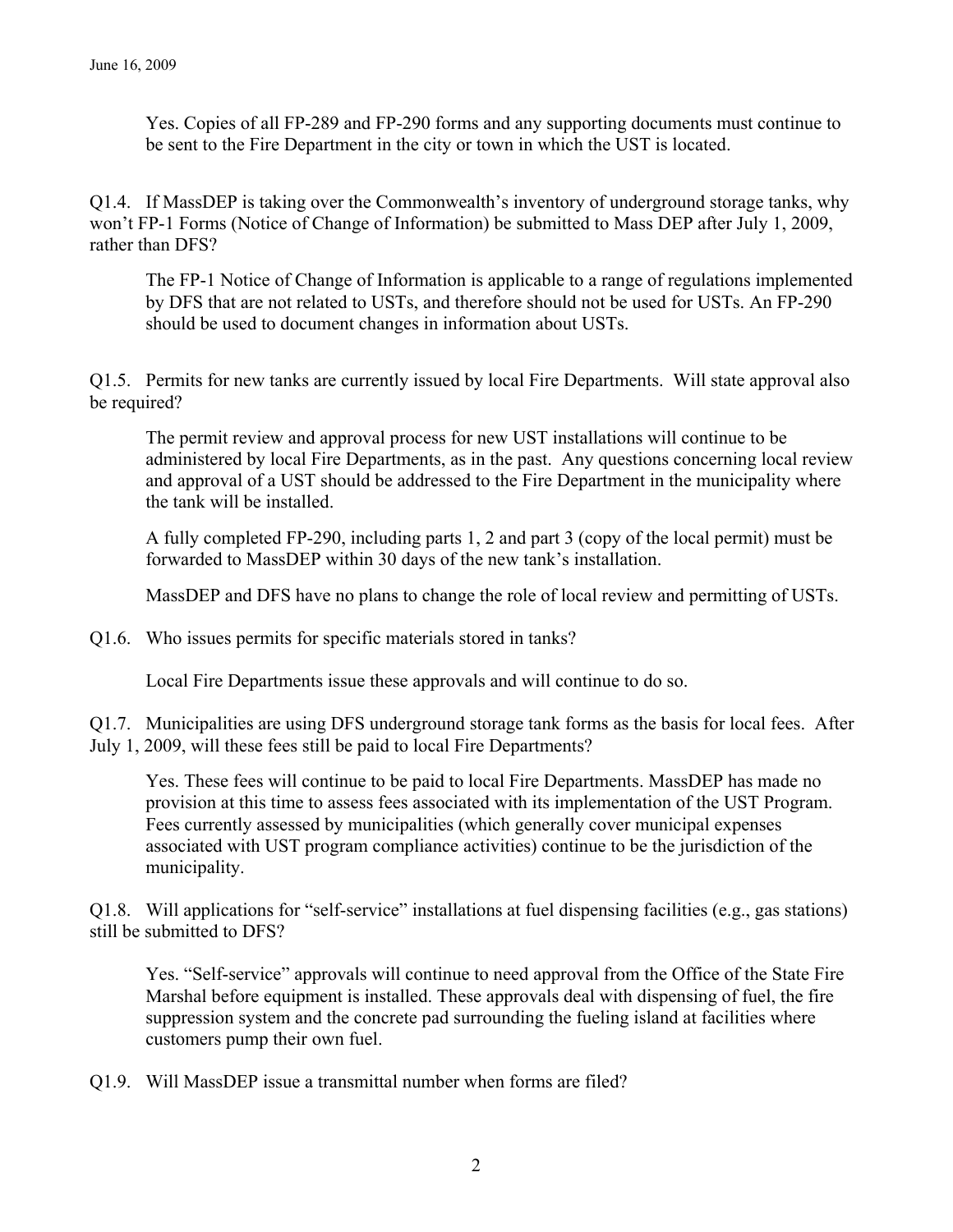No. MassDEP will not be issuing transmittal numbers while the current DFS UST Program forms are being used.

Q1.10. Will MassDEP set up a procedure for submitting forms on-line through its web site?

Yes. MassDEP is planning to create forms that can be submitted on-line, but has not yet determined the schedule for developing and implementing this feature. As on-line forms are developed, MassDEP will communicate with trade associations and the regulated community to ensure that the forms and instructions are clear, and that the regulated community is trained on their use.

## **2. Data About Underground Storage Tanks**

Q2.1. Will MassDEP develop its own database and files?

For purposes of continuity, MassDEP will continue to use DFS's UST facility identification numbers and database. Over time, MassDEP plans to merge the DFS UST database into the MassDEP database and will ultimately track all UST facilities by a MassDEP Facility Account Number. Many USTs are located at facilities that are already regulated by MassDEP and have Facility Account Numbers. MassDEP will communicate this change to the regulated community before it becomes effective.

## **3. Web Site**

Q3.1. Will the UST database continue to be available to the public on-line?

Yes. After July 1, 2009, MassDEP's web site will provide a link to the on-line UST database (www.mass.gov/dep/toxics/ust).

Q3.2. Will above ground storage tanks (ASTs) be incorporated into the UST program?

No. There are no plans to incorporate ASTs into the Massachusetts UST program at this time.

## **4. Outreach About the Program Transition**

Q4.1. Who will provide transition information to local Fire Departments?

DFS will continue outreach to local Fire Departments concerning the transfer of the UST Program from DFS to DEP. In addition, DFS will continue to provide local Fire Departments with outreach and training materials regarding those aspects of USTs that remain within the Fire Department's jurisdiction.